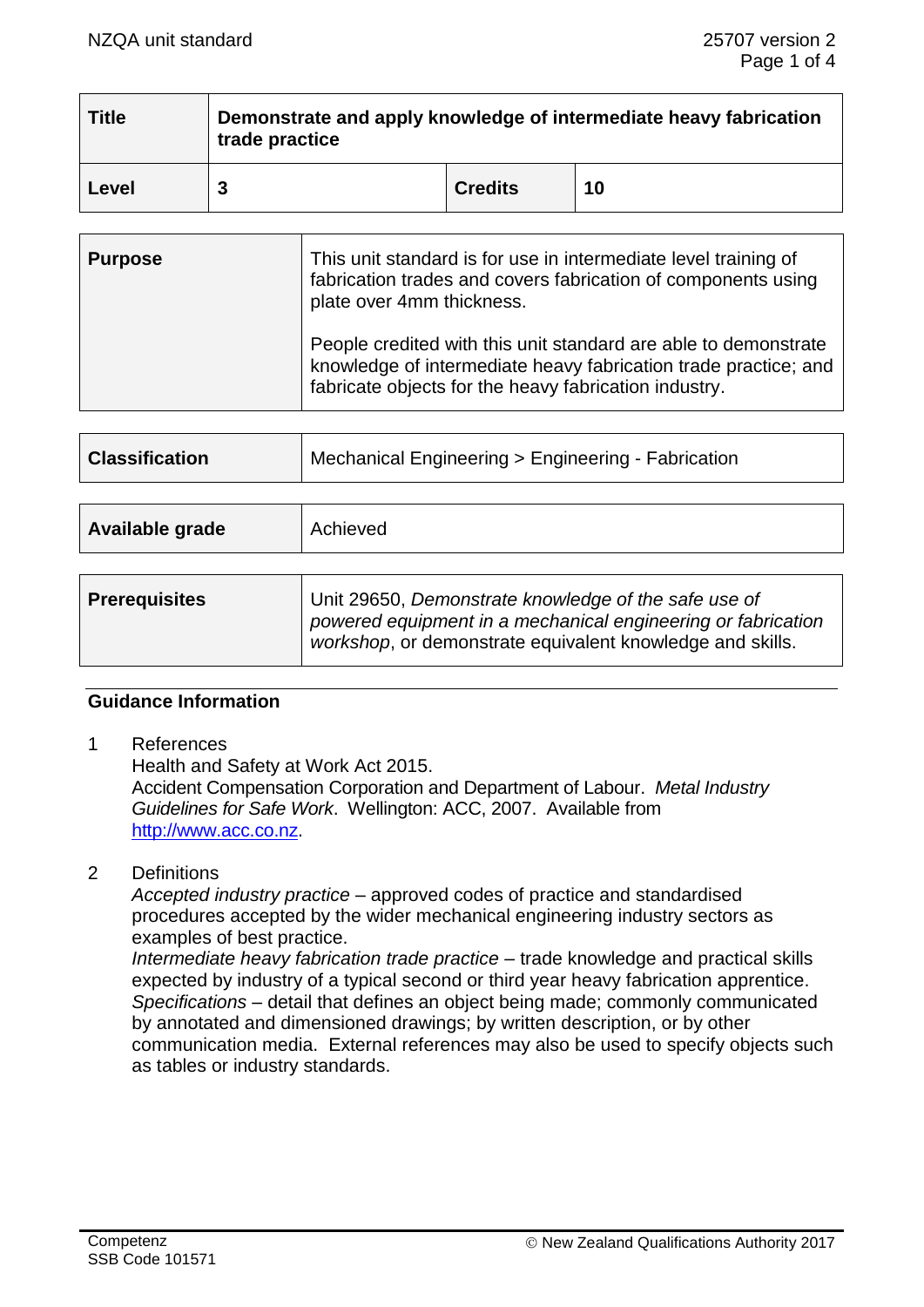*Workplace procedures –* procedures used by the organisation carrying out the work and applicable to the tasks being carried out. Examples are – standard operating procedures, safety procedures, equipment operating procedures, codes of practice, quality management practices and standards, procedures to comply with legislative and local body requirements*.*

3 Related unit standards

This unit standard is one of a comprehensive set of fabrication unit standards. Other available related unit standards can be found by searching the Directory of Assessment Standards (DAS) on the NZQA website [http://www.nzqa.govt.nz](http://www.nzqa.govt.nz/) in the *Engineering - Fabrication* domain.

## **Outcomes and performance criteria**

## **Outcome 1**

Demonstrate knowledge of intermediate heavy fabrication trade practice.

## **Performance criteria**

- 1.1 Fabrication processes are described in accordance with accepted industry practice.
	- Range laying out, marking off, measuring, cutting, joining, forming and shaping, assembling, use of jigs and fixtures.
- 1.2 Operation principles for fabrication machinery are described in accordance with workplace procedures.
- 1.3 Potential hazards associated with the use of fabrication machinery are described in accordance with workplace procedures.
- 1.4 Metal types are compared in terms of suitability for fabrication.

Range steel plate, structural steel, stainless steel plate, aluminium.

1.5 Quality control checks used in fabrication to ensure that the finished product meets specifications are described in accordance with accepted industry practice.

> Range checks – assembly, orientation, measurement, pressure test, surface finish, labelling, pre-camber.

- 1.6 Non-destructive testing principles are described in accordance with accepted industry practice.
	- Range visual examination, dimensional checks, penetrant inspection, magnetic particle inspection.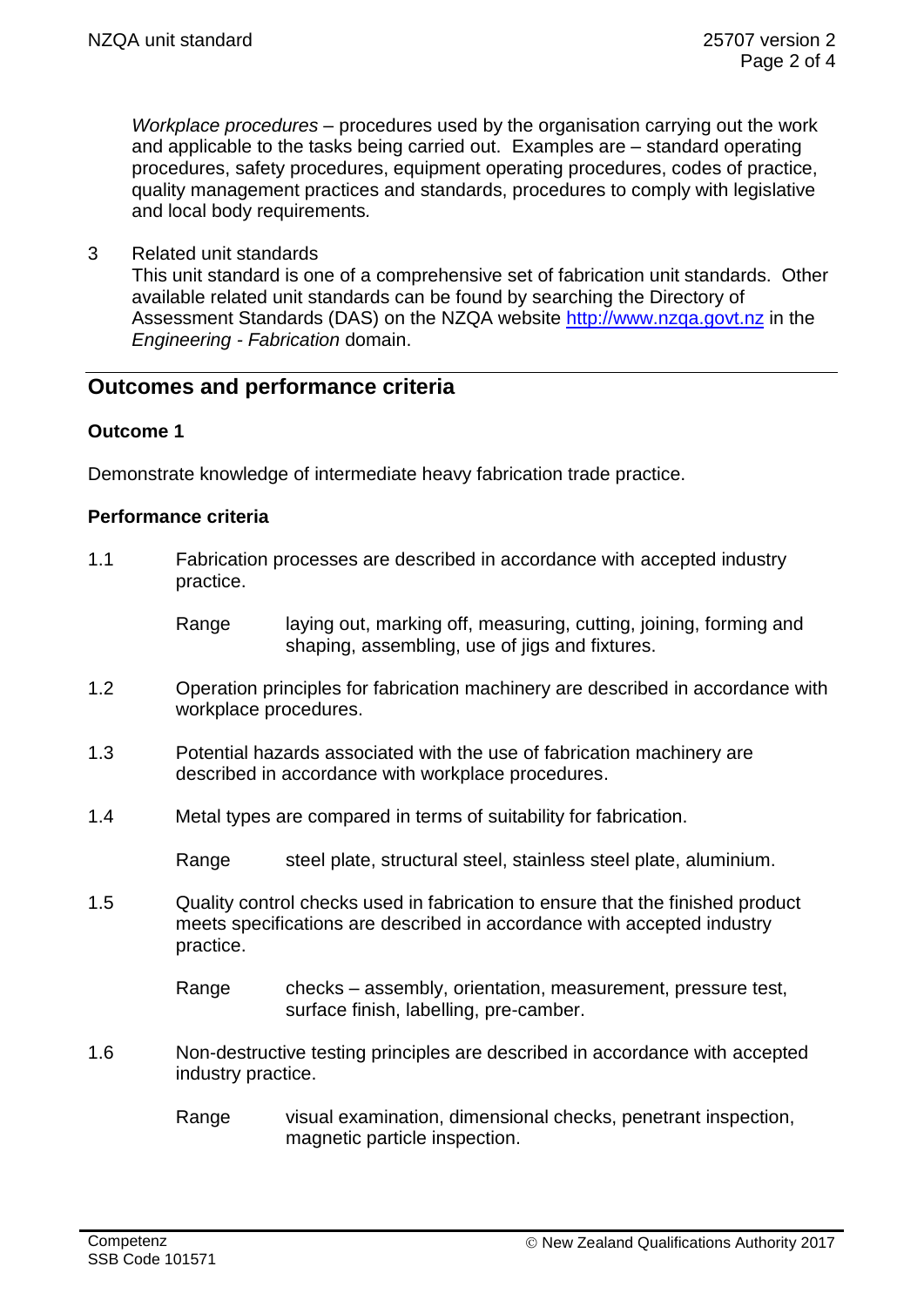## **Outcome 2**

Fabricate basic objects for the heavy fabrication industry.

Range basic objects – four simple objects, each based on two or more of cylindrical, pyramidal, conical, square, or rectangular shapes; one assembly incorporating at least two of the simple objects; materials – two different metals; two metal thicknesses 4mm minimum, including plate; two structural shapes (examples are – flat bar, rod, pipe, rectangular hollow section, channel, angle).

## **Performance criteria**

- 2.1 Workplace safety procedures are followed.
	- Range examples are use of personal protective equipment, checking of equipment for faults, use of fume extraction equipment, elimination of risk of fire or explosion, protection from arc radiation.
- 2.2 Fabrication processes are demonstrated in accordance with workplace procedures.
	- Range processes laying out, marking including application of fabrication allowances, cutting, forming and shaping, assembling, use of jigs and machine fixtures; examples of tools and equipment for fabrication processes are – files, hacksaws, taps, dies, reamers, hammers, drills, callipers, squares, dividers, rules, protractors, radius and beam gauges, tape measures, straight edges, combination sets, chalk line, trammels, punches, angle meters, clamps, spanners, screw drivers, Allen keys, riveting tools; examples of machinery for fabrication processes are – grinders, saws, drilling machines, metal bending and rolling machines, hole punches, metal cutting machines.
- 2.3 Fabricated objects are inspected and measured to verify compliance with specifications and any deviations are identified.

| <b>Planned review date</b> | 31 December 2022 |
|----------------------------|------------------|
|                            |                  |

#### **Status information and last date for assessment for superseded versions**

| <b>Process</b> | <b>Version</b> | <b>Date</b>  | <b>Last Date for Assessment</b> |
|----------------|----------------|--------------|---------------------------------|
| Registration   |                | 17 July 2009 | 31 December 2022                |
| Review         | $\overline{2}$ | 20 July 2017 | N/A                             |

## **Consent and Moderation Requirements (CMR) reference** | 0013

This CMR can be accessed at [http://www.nzqa.govt.nz/framework/search/index.do.](http://www.nzqa.govt.nz/framework/search/index.do)